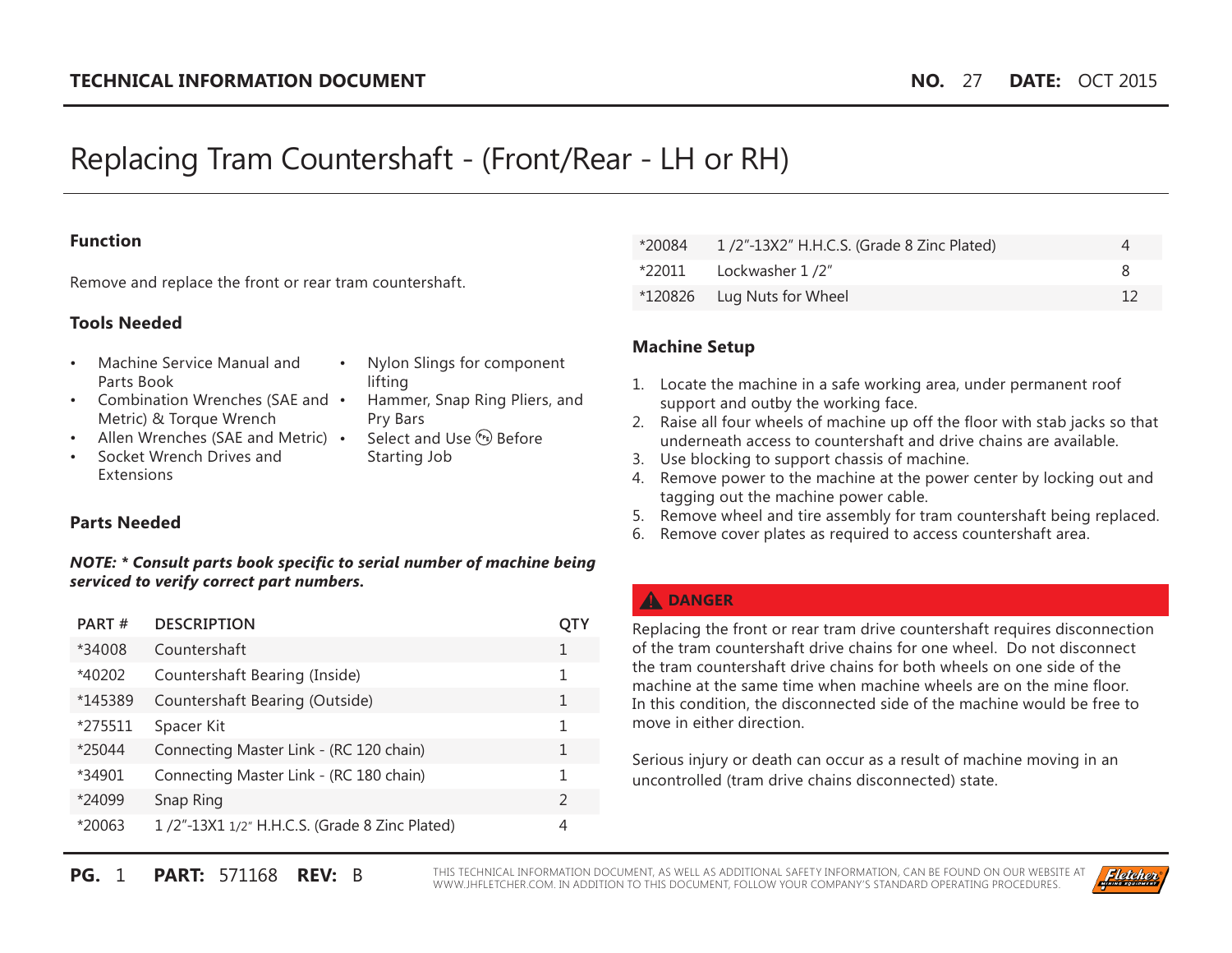# **Removal Procedure**

- 1. Remove the inside countershaft drive chain from the tram motor's dual motor sprocket after breaking chain at master link (see figure 1).
- 2. Remove the outside wheel hub drive chain from the countershaft outer sprocket to the wheel hub sprocket after breaking chain at master link.
- *3. Take note of the location and thickness of spacers on countershaft that are used to align sprocket with tram motor and wheel hub. (Re-use spacers removed or use Spacer Kit #275511)*
- 4. Loosen shaft set screws on inside and outside countershaft bearings (see figure 2).
- 5. Remove snap ring from each end of countershaft.
- 6. Remove outside sprocket and spacer from countershaft.
- 7. Use rated lifting device and nylon sling attached to inside sprocket and position for holding weight of sprocket when countershaft is removed.
- 8. Use hammer and drive tool to drive countershaft inward or outward in order to remove inside sprocket and spacers from countershaft.
- 9. Remove inside and outside bearings from chassis side plates by unbolting four bolts from each bearing.

# **Installation Procedure**

- 1. Install new inside and outside countershaft bearings using four new bolts each with lockwashers. Torque bolts to 95 LBf-FT (130Nm).
- 2. Install new countershaft and inside sprocket using same thickness spacers as was removed using nylon sling and rated lifting device to support weight of sprocket.
- 3. Install snap ring on inside of countershaft.
- 4. Install outside spacer, sprocket and snap ring on countershaft.
- 5. Tighten bearing set screws to countershaft
- 6. Re-install the inside countershaft drive chain from the tram motor dual sprocket using a new master link.
- 7. Re-install the outside wheel hub drive chain using a new master link.
- 8. Re-install wheel and tire assembly using new lug nuts and torque to 650-750 LBf-FT (880-1016 Nm). (Refer to service manual according to serial number of machine )
- 9. Restore power to the machine.
- 10. Use chassis stab jacks to raise machine and remove blocking.
- 11. Lower machine to mine floor.
- 12. Re-install removed cover plates.
- 13. Test for proper operation.

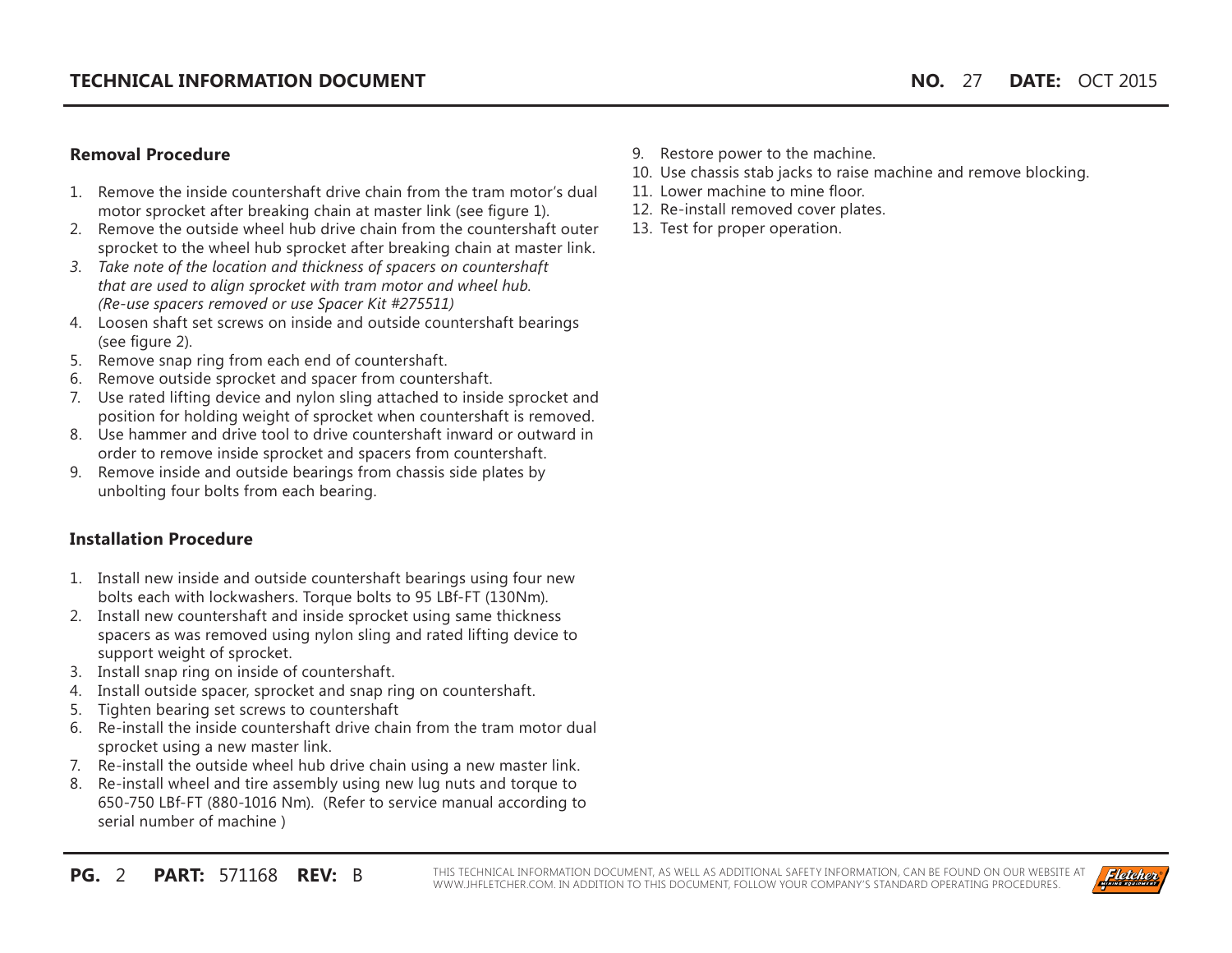# **TECHNICAL INFORMATION DOCUMENT NO.** 27 **DATE:** OCT 2015



## **Component Parts (Fig. 1)**

| ITEM DESCRIPTION                                        | <b>OTY</b> |
|---------------------------------------------------------|------------|
| Dual Motor Sprocket w/Brake Disc (brake disc not shown) | $\sim 1$   |
| Countershaft Drive Chain                                |            |
| Wheel Hub Drive Chain                                   |            |

**PG. 3 PART: 571168 REV:** B THIS TECHNICAL INFORMATION DOCUMENT, AS WELL AS ADDITIONAL SAFETY INFORMATION, CAN BE FOUND ON OUR WEBSITE AT WWW.JHFLETCHER.COM. IN ADDITION TO THIS DOCUMENT, FOLLOW YOUR COMPANY'S STANDARD OPE